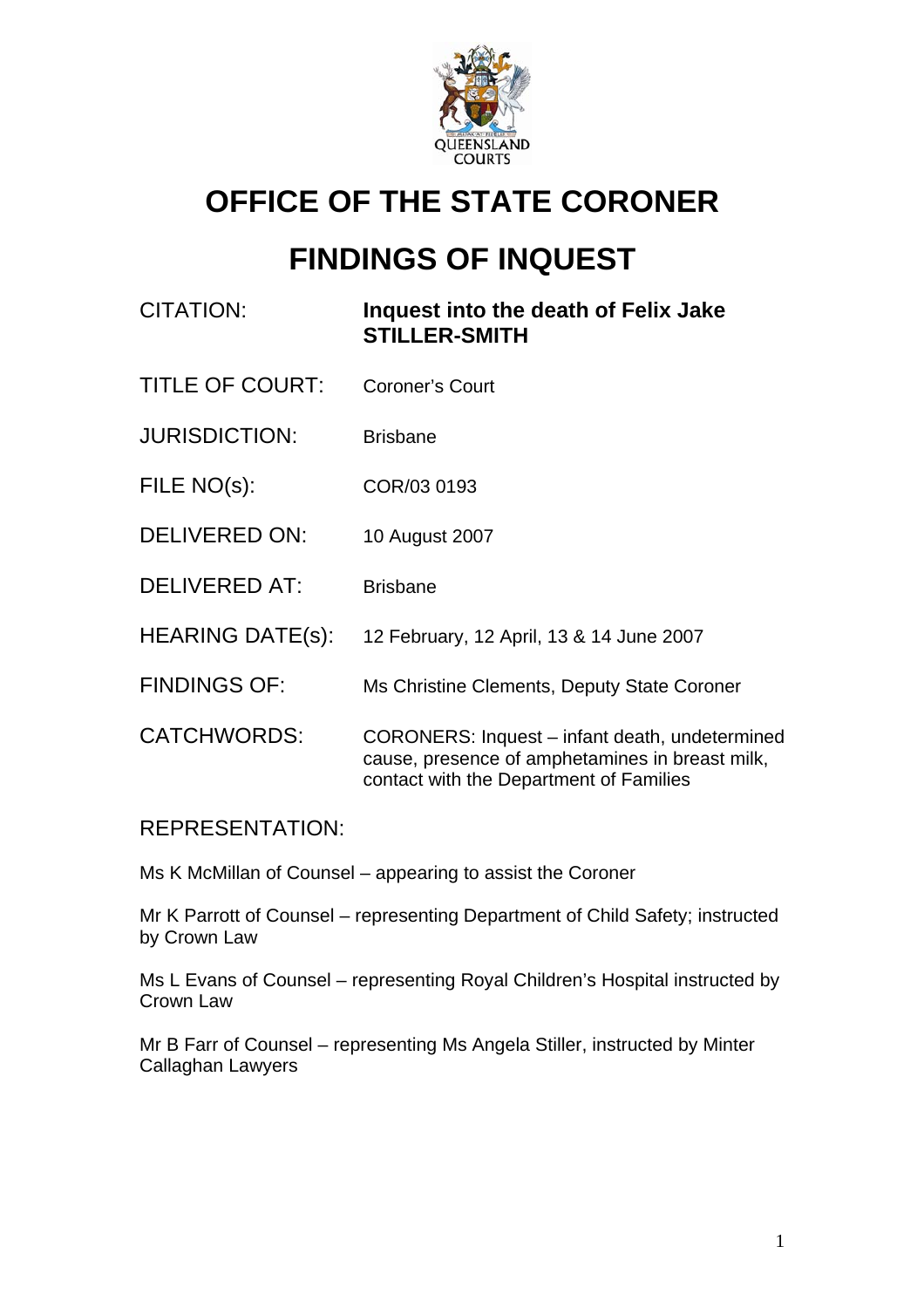# **CORONERS FINDINGS AND DECISION**

## **Introduction**

- 1. I record at the outset of these findings that the inquest proceeded in the absence of the mother, Angela Stiller. She was served with documentation informing her of the inquest as was the father. Neither parent attended the pre-inquest conference but the father, Paul Smith has attended throughout the course of the inquest. Ms Stiller attended the first day of the inquest. She was accompanied by a support person but that person was not a legal representative. It was apparent from Ms Stiller's presentation on the day and information available on the material before the inquest that it was advisable that Ms Stiller obtain independent legal advice and representation. The evidence of the attending police officer and pathologist who performed the autopsy was taken on that first day but the inquest was adjourned after that evidence to enable Ms Stiller to obtain legal advice and representation. The court was then advised that Mr Farr of counsel would be representing Ms Stiller. A transcript of the proceedings to that point and access to the material was facilitated.
- 2. Unfortunately, when the inquest resumed on 13 June 2007, Mr Farr appeared but his client Ms Stiller was not present. Inquiries indicated Ms Stiller was unable to attend court due to illness but no advice had been given to her legal representative. No application for further adjournment was made and Mr Farr sought and was given leave to withdraw.
- 3. In all the circumstances of the matter it did not appear to be warranted to further adjourn the matter.

### **Coroners Act 1958 applies**

- 4. The inquest was conducted pursuant to section 26 of the *Coroners Act 1958* ("the Act") because the death occurred before 1 December 2003, the date on which the *Coroners Act 2003* was proclaimed. It is therefore a "precommencement death" within the terms of s100 of the latter Act, and the provisions of the *Coroners Act 1958* are preserved and continue to apply in relation to the inquest.I must deliver my findings pursuant to the provisions of that Act. I do so, reserving the right to revise these reasons should the need or the necessity arises.
- 5. The purpose of this inquest, as of any inquest under the Act, is to establish, as far as practicable –
	- the fact that a person has died;
	- the identity of the deceased person;
	- whether any person should be charged with any of those offences referred to in section 24 of the Act;
	- where, when and in what circumstances the deceased came by their death.
- 6. It should be kept firmly in mind that an inquest is a fact finding exercise and not a method of apportioning guilt. The procedure and rules of evidence suitable for a criminal trial are not suitable for an inquest. In an inquest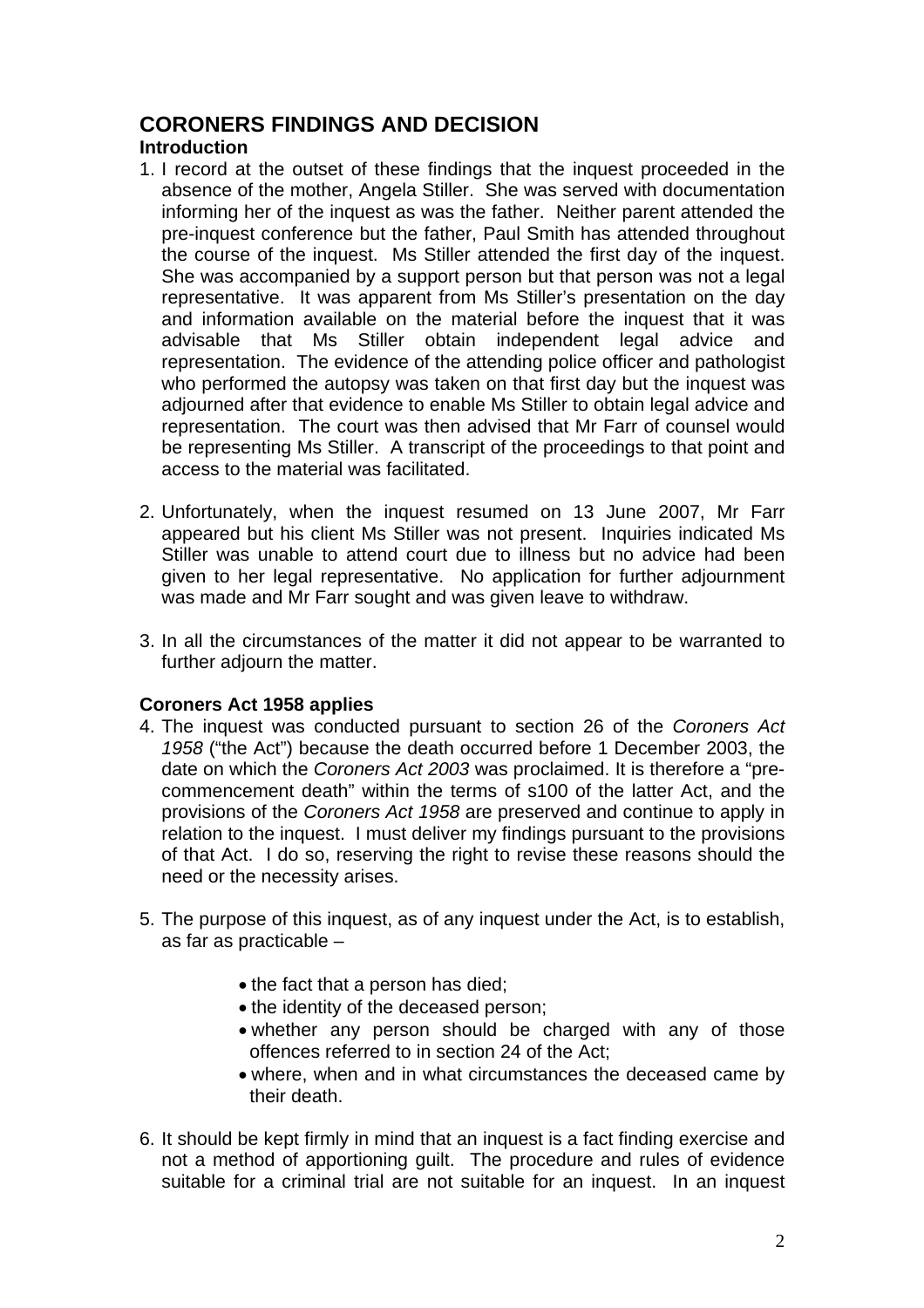there are no parties; there is no charge; there is no prosecution; there is no defence; there is no trial. An inquest is simply an attempt to establish facts. It is an inquisitorial process, a process of investigation – see *Annetts v McCann* (1990) 170 CLR 596 at 613-617, per Toohey J.

- 7. A Coroner's inquest is an investigation by inquisition in which no one has a right to be heard. It is not inclusive of adversary litigation. Nevertheless, the rules of natural justice and procedural fairness are applicable. Application of these rules will depend on the particular circumstances of the case in question.
- 8. In making my findings I am not permitted, under the Act, to express any opinion, on any matter which is outside the scope of this inquest, except in the form of a rider or recommendation.
- 9. The findings I make here are not to be framed in any way which may determine or influence any question or issue of liability in any other place or which might suggest that any person should be found guilty or otherwise in any other proceedings.

#### **Summary of evidence**

- 10. Felix Jake Stiller-Smith was born on 30 December 2002. His parents are Angela Stiller and Paul Smith. They have an older child named Indigo Emilio Stiller-Smith.
- 11. Mr Smith and Ms Stiller had a volatile relationship. They lived together at 189 James Street, New Farm but by March 2002, they were living separately. Mr Smith continued to reside at James Street. Ms Stiller moved to a New Farm address and then to a housing commission unit at 28/56 Farm Street, Newmarket from about November 2002, shortly before the birth of Felix.
- 12. On 30 December 2002, Felix was born at the Royal Women's Hospital. Mother and baby stayed in hospital for a very short period of time and left the hospital the day after the birth. Angela and baby Felix stayed with Paul Smith for a couple of days after discharge. Felix was breast fed and was also supplemented with formula. He attended the Spring Hill Medical Centre on 10 January, 2003.
- 13. Ms Stiller's first statement of 6 February, 2003 records that on 15 January, 2003 Felix was dozy. She breast fed him and gave him a bath. She stated he coughed up some mucus. Her mother attended and they took Felix locally to Dr Costello who referred them to the hospital. Felix was admitted to hospital. Ms Stiller indicated the diagnosis was a viral infection and that Felix was gravely ill with septicaemia. She admitted that the hospital detected amphetamines in the baby's urine but sought to explain this as an inadvertent contamination of her breast milk. She said she had been at a friend's home and had taken a bottle of iced tea home which she believes had amphetamines in it. Felix was released from hospital on 28 January, 2003 after thirteen days. The information about the presence of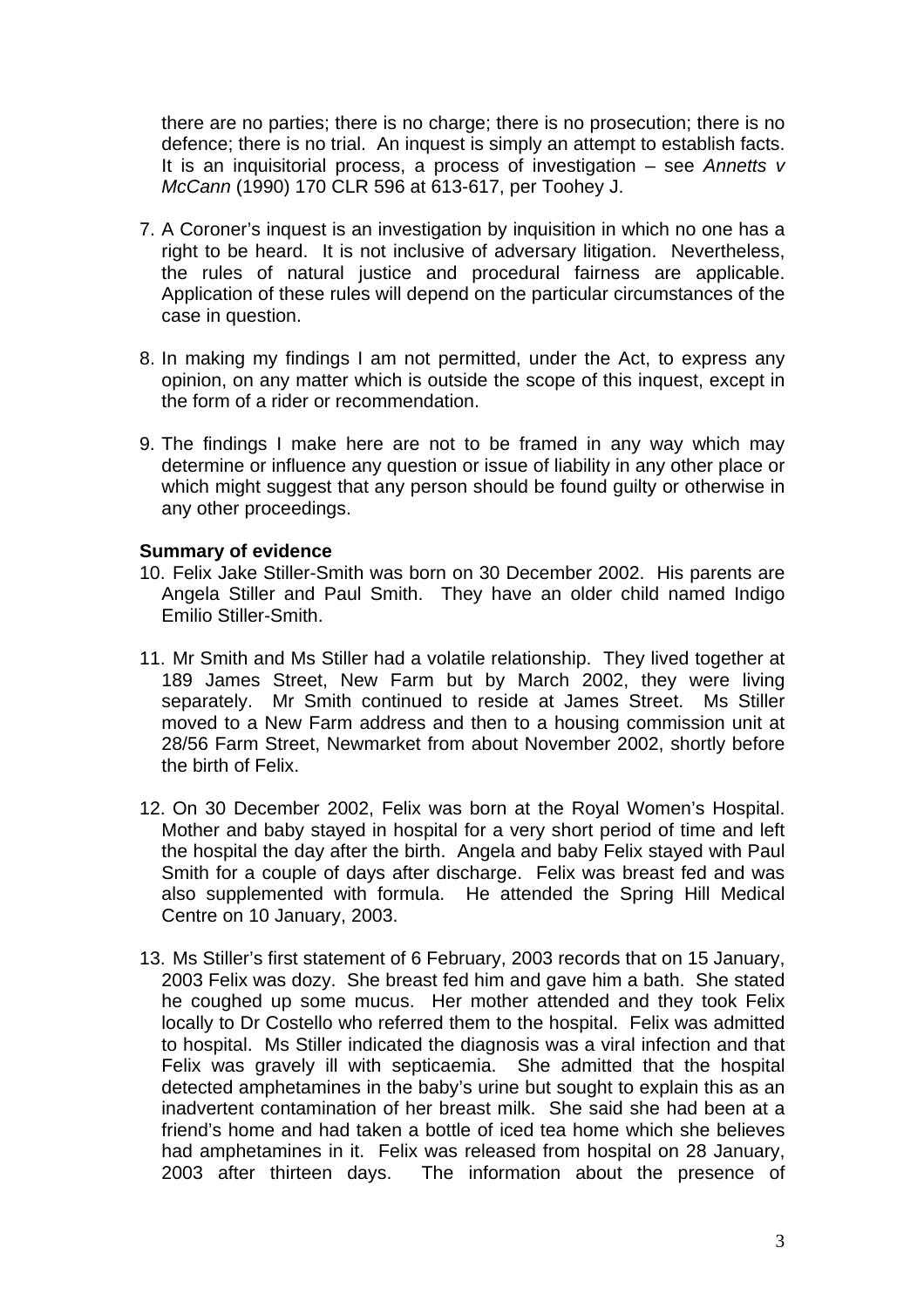amphetamines in Felix's urine was discussed with the mother by a hospital social worker, Mr Clements. He kept this information confidential because she provided some innocent explanation of how this might have occurred. The father of the child, Paul, only visited Felix once during the hospitalization. He was not informed that amphetamines had been detected until after Felix's death.

- 14. Ms Stiller's statement records that on 30 January, 2003, she was at her home unpacking and cleaning. She "arranged to get some amphetamines" that day from someone she knew in the Valley. She stated she breast fed Felix at 6.00pm and then fed him expressed milk at about 8.30pm before putting him to bed. She says she then took little bits of speed and fell asleep.
- 15. She told police that she had used amphetamines (speed) recreationally for ten years. According to her statement to police, the last occasion she took amphetamines prior to Felix's death was on 30 January, 2003.
- 16. She and Felix stayed with Paul Smith on 31 January, 2003 and also 1 and 2 February, 2003 before returning to her home with Felix. The older child, Indigo stayed with his father. Ms Stiller was still in the process of unpacking. Her statement continues that she was at the unit on 5 February, 2003 unpacking and looking after the baby. She stated she breast fed him every two to three hours and later in the evening, with a bottle of formula.
- 17. At about 4.30pm on the afternoon of 5 February, 2003, she met Paul Smith with Felix and went to his house at James Street. The child, Indigo was also present. Paul Smith went out for a short time with Indigo to shop during which time Ms Stiller breast fed the baby. She recalls Felix being apparently well and that photos were taken. He was fed some formula at about 9.30pm and then put to bed in the papoose wrapped in a bunny rug at the end of the mattress on the floor. The baby went to sleep and Ms Stiller says she also went to sleep in the second room on a mattress on the floor. Her first statement refers to two cushions, a pillow and a doona being on the bed. Her second statement suggests she thinks Paul brought in a pillow after she was asleep and put her head on it and moved the baby up to it.
- 18. Ms Stiller told police she woke up to hear Felix crying at about 12.30am. She removed him from the papoose and laid him next to her on the mattress where she breast fed him lying side by side. She said the baby was still wrapped in his bunny rug.
- 19. Ms Stiller's statement says she woke up about 2.30am or 2.45am. She recalls the light being on and rolling over to her left to face Felix. She saw some blood on the sheet in front of his face and blood coming from his nose. He was still and lying on his right side. She states his blanket was wrapped around him a little. She picked him up and ran towards Paul's room crying out that she thought he was dead. Paul took the child from her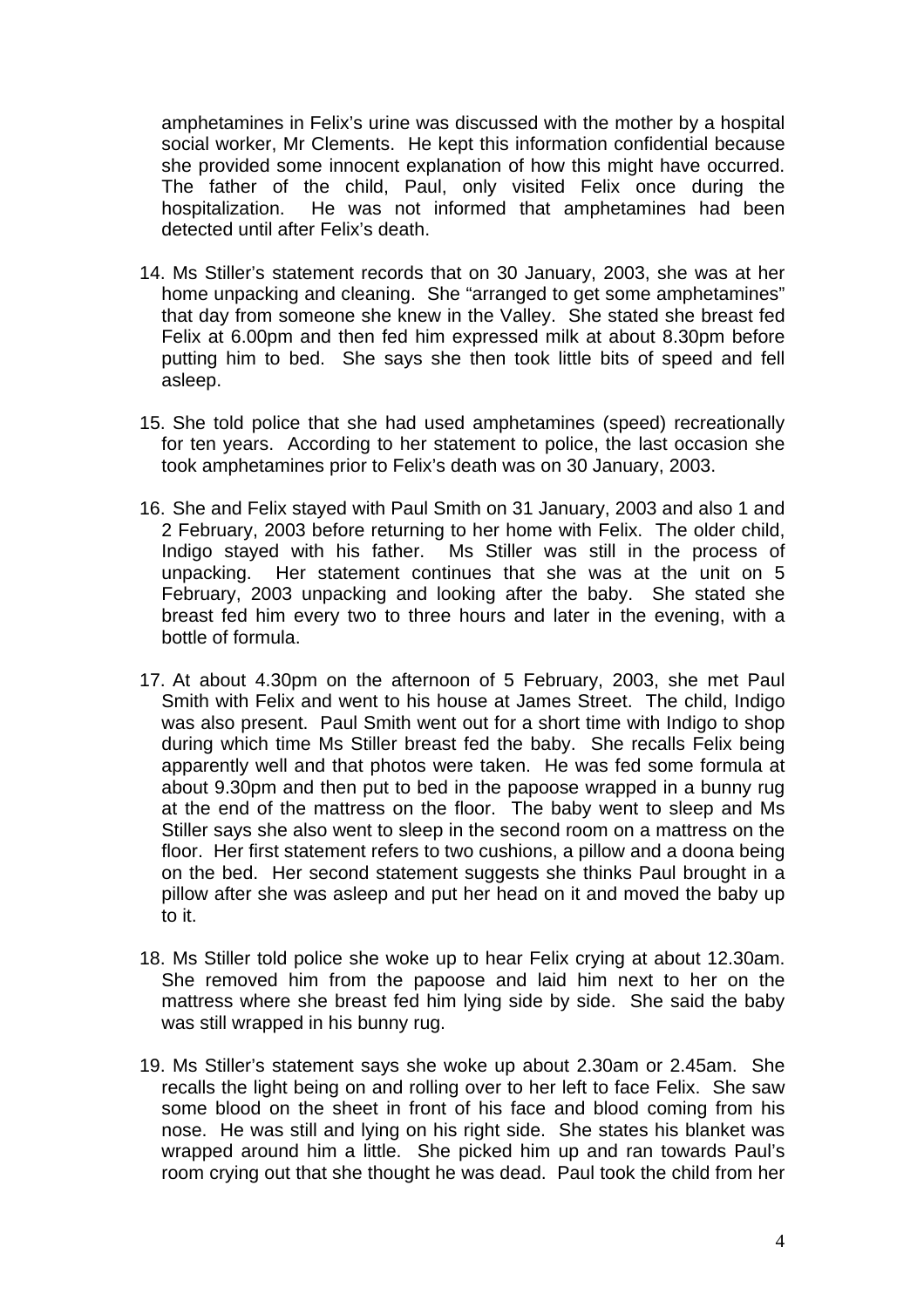and placed him back on the mattress and started resuscitation attempts and told Angela to ring the ambulance. Efforts at resuscitation were unsuccessful.

20. Constable Damian Houston was the first police officer in attendance in the early morning when Felix died. He confirmed that Mr Smith told him he found Felix in the back bedroom. By the time he arrived Felix was being held in the arms of his paternal grandmother, Dorothy Smith who had arrived at her son's house.

### **Autopsy**

- 21. Dr Guy Lampe performed a complete autopsy on Felix on the same day that he died, 6 February, 2003. Another pathologist, Dr Olumbe had attended the house where Felix died and observed the child's body in situ. No injures were detected on Felix. There was some dried blood in his nostrils which the pathologist remarked was of little significance.
- 22. Dr Lampe was aware of Felix's medical history including the serious septicaemia illness and the presence of amphetamines detected in urine samples during that hospital admission. He noted old haemorrhage in the lungs and organising (healing) fibrosis in the liver. He considered that these were explicable on the basis of the previous exposure to drug effect when Felix was exposed to amphetamine. He referred to literature that documented such effects in other cases in the past. There was a sample of breast milk that was tested. This revealed a very low level of methylamphetamine. He could not say that this level of amphetamine caused Felix's death. The literature is simply insufficient to quantify at what levels such drugs are toxic to a baby of Felix's age. The possibility of amphetamine toxicity could not be excluded.
- 23. There was no evidence presented to the inquest to suggest that Felix was demonstrating some of the more distressing symptoms of exposure to amphetamine, such as agitation, irritability, vomiting, eye movements or seizure.
- 24. The exact mechanism of death could not be determined. The heavy and congested internal organs could be due to either a drug effect or to hypoxia or asphyxia. This could be consistent with a SIDS death. I note that nominating this to be a SIDS death would be precluded on the basis of other possible explanations for the death.

#### **Parent's actions and responsibility**

25. Felix's parents were of course the primary carers for Felix with the ultimate responsibility for his welfare. On review of all the information available, it is clear that Felix's mother was experiencing serious difficulties coping with a new born child. The father, Mr Smith was contradictory in terms of whether Ms Stiller was coping with Felix and her use of illicit drugs. He suggested to the inquest that he suspected that she was using prescribed and non prescribed drugs at various times but wasn't really sure. He also acknowledged that from time to time, when the opportunity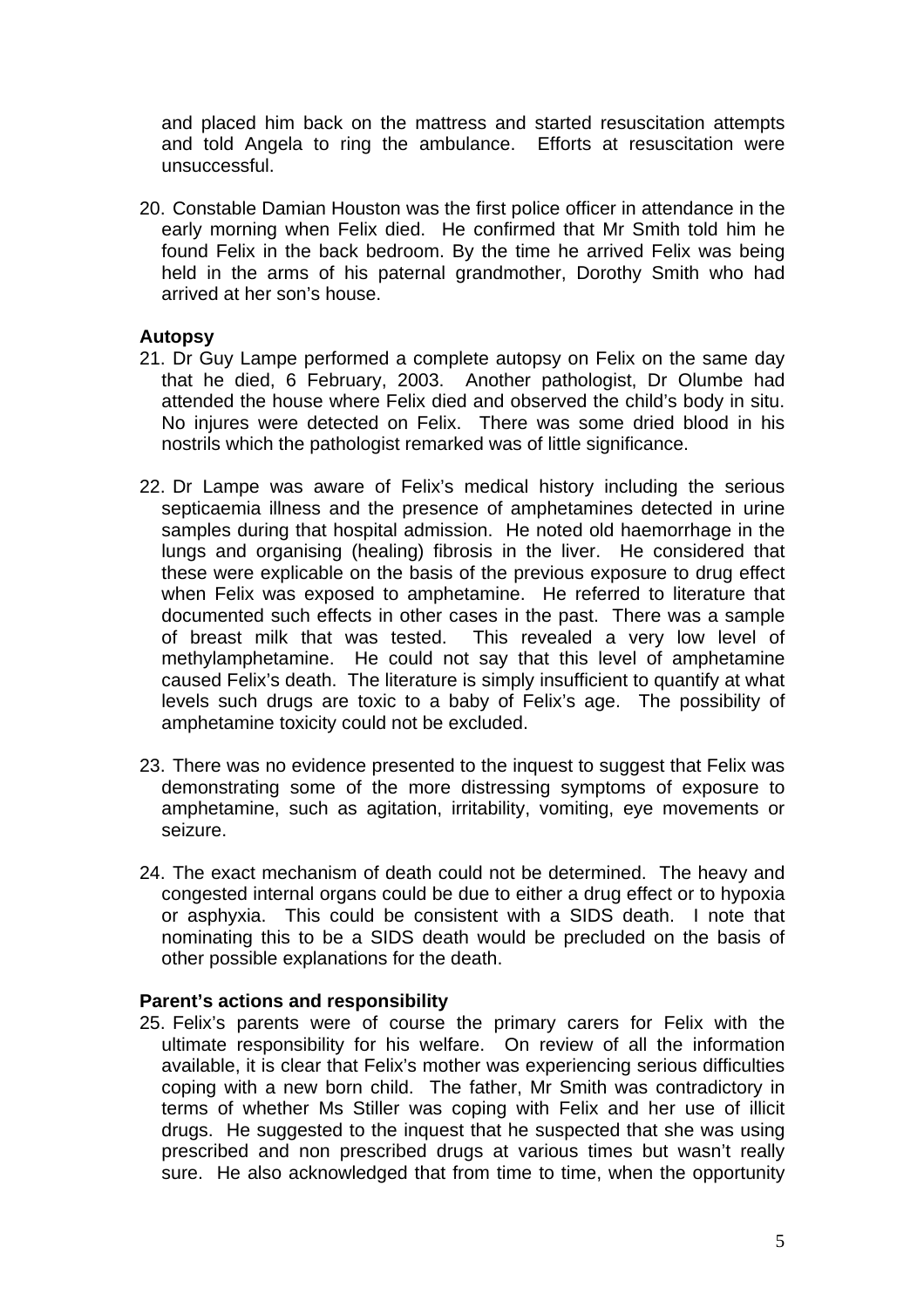arose, he would use marijuana. He hastened to add that this was not at such times that he had care of Indigo. It seems that his focus of attention was on the older child, Indigo although he made some efforts to assist Ms Stiller and the baby.

26. Broadly speaking, this family unit of two young separated parents with two young children was struggling to cope. Again, I note that the cause of Felix's death remains undetermined and no blame for Felix's death is implied in my remarks. The focus of my remarks is that this family needed help to protect its most vulnerable members.

## **Findings**

- 27. Felix Jake Stiller-Smith was born on 31 December, 2002 and died at New Farm on 6 February, 2003. He was co-sleeping with his mother, Angela Stiller at the time. A full autopsy was unable to determine the cause of death. No natural disease process was identified. The pathologist considered that heavy, congested, internal organs could be due to either drug effect or to hypoxia or asphyxia. The effects of breast milk from the mother passing methylamphetamine to the child were considered by the pathologist to be significant in contributing to, but not causing, the child's death.
- 28. No person is committed for trial in relation to the death of Felix Stiller-Smith.

#### **Issues commented upon pursuant to section 43 (5) Coroners Act 1958**

#### **Co-sleeping**

- 29. Felix died sometime after his mother had moved him onto the same mattress where she lay down with the child to breast feed him. The autopsy was unable to determine a cause of death. There was evidence from the very experienced social worker, Ms Ann Elliott, who was engaged as part of the independent child death review team. She referred to the fact that although opinions varied in different cultures about risks inherent with co-sleeping between adults and young babies, there was certainly clear evidence that co–sleeping with a young baby where the parent had been using alcohol or drugs, was risky to the infant.
- 30. There was sufficient evidence from Ms Stiller's past history and from the autopsy itself, that baby Felix was potentially at risk of ingesting illicit drugs from his mother's breast milk. There was the previous incident when it had been documented during his hospital visit for a viral infection, that amphetamines were detected in his urine. Ms Stiller sought to explain this saying she had inadvertently consumed some juice that had been spiked and was at a friend's place. Given the information on medical records about drug use and the suspicions expressed by Paul Smith, this explanation does not appear to be likely.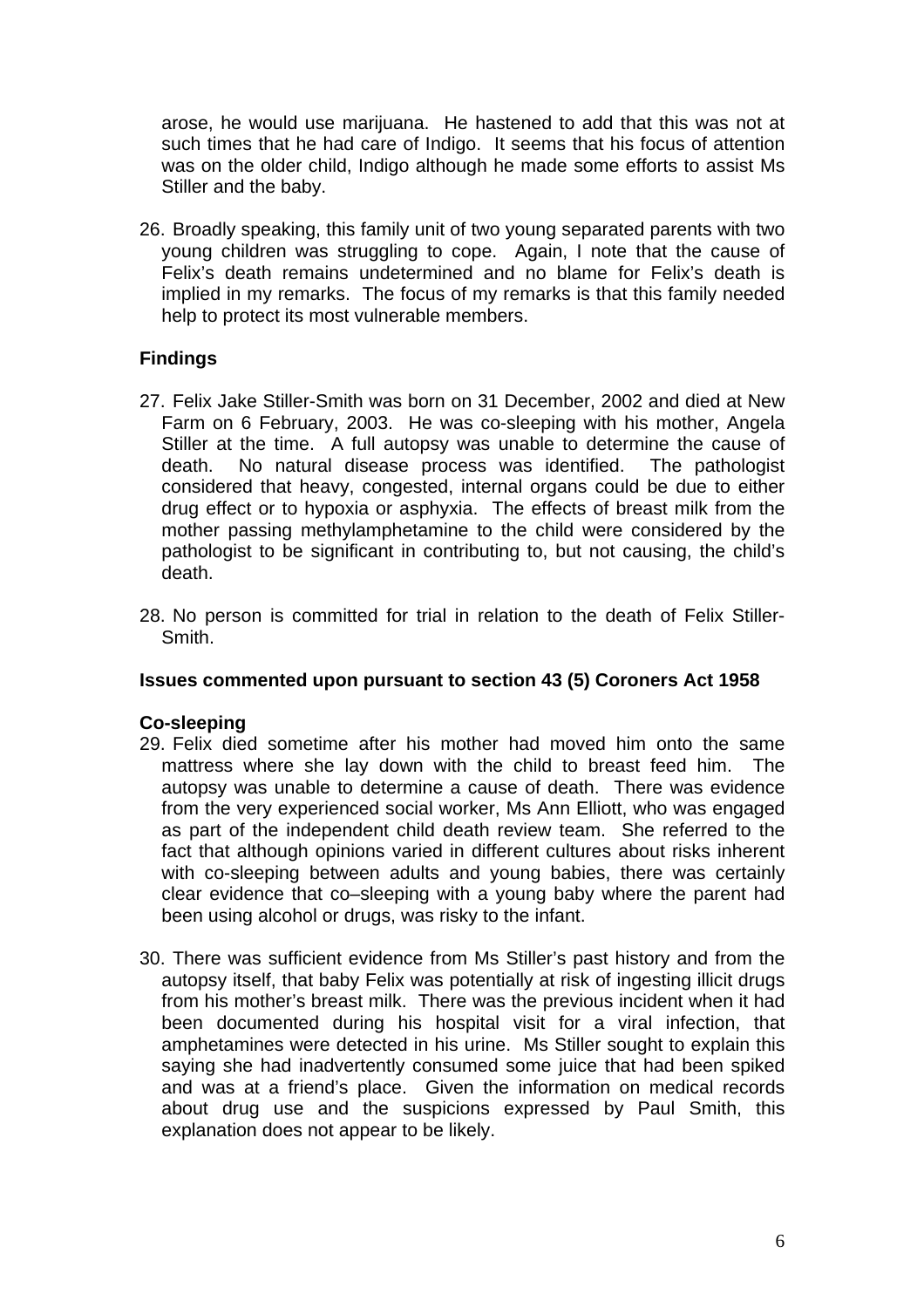- 31. At autopsy, amphetamine was detected. There is no evidence to explain this and the inference that can be drawn in the context of all other information is that the presence of the drug is most likely to be explained due to breast milk from his mother. The autopsy did not conclude that amphetamines were present at such a level as to be causative of death but amphetamine was noted as a contributing factor in Felix's death.
- 32. I also note that Felix and his mother came home from hospital only one day after his birth. There is no evidence about whether or not Ms Stiller or the father was provided with information from the hospital about risks of cosleeping in particular circumstances (drug or alcohol use).

### *33. I simply emphasize the potentially critical importance of that advice about the risks of co-sleeping being provided by hospitals to new mothers after the birth of their baby.*

#### **Involvement of Department of Families with Felix, his brother Indigo and their parents.**

- 34. The independent child death review clearly identifies that necessary action was not taken promptly enough to intervene and support this family when it had been identified as necessary to protect two young children. The family had first been identified prior to Felix's birth when the mother, Ms Stiller contacted the department in September 2003 indicating she was having difficulties coping and was worried about the imminent birth. She also indicated a possible diagnosis of bipolar disorder.
- 35. The family then came to attention when fifteen month old Indigo accidentally ingested his father's Rohypnol sleeping medication and was admitted to hospital. The parents discharged him earlier than advised from hospital and did not take him for review by a doctor as directed. They did so once the Department indicated they would intervene with a court application if this was not attended to.
- 36. Then, on 15 January, 2003 the infant Felix became seriously ill with septicaemia. His mother appropriately took him to hospital. It was discovered that he had amphetamines present in his urine and the Department was informed and the SCAN team activated. The child was in hospital for a period of thirteen days and the Department decided that action needed to be taken to properly assess what intervention and support this family needed to ensure the child's safety upon discharge. The child was discharged from hospital on 27 January, 2003. No such action occurred prior to or after discharge. The family services officer had practical difficulties trying to arrange attendance on the mother and baby and the first meeting planned for 31 January, 2003 did not happen nor did the second visit, planned for 4 February, 2003 eventuate. Felix died on 6 February, 2003.
- 37. I note that the undetermined cause of Felix's death precludes any assertion that had the department visited at an earlier time or taken any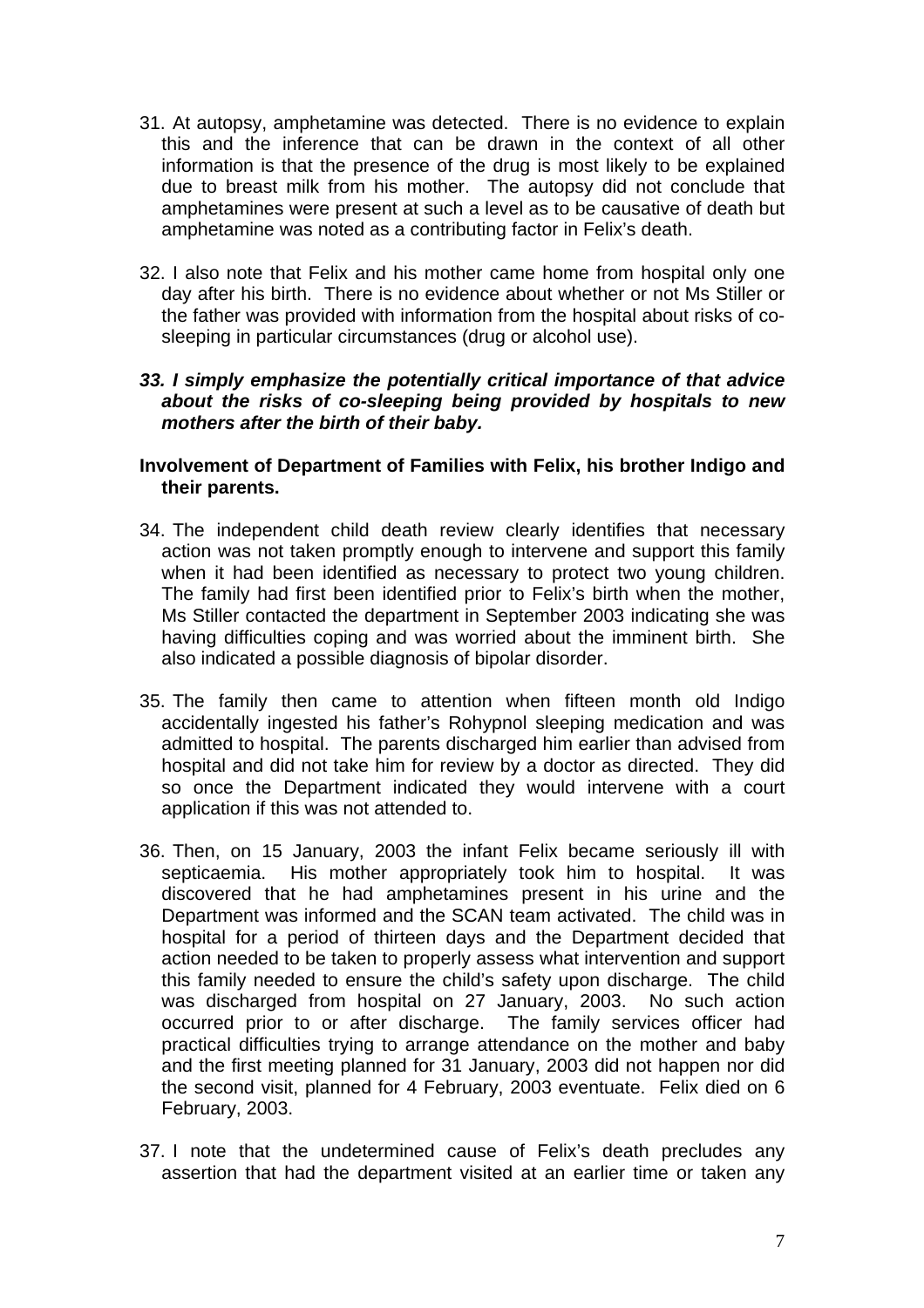particular action that Felix's death might have been averted. Never-theless, it must be said that there was enough information known to the Department to alert them to take urgent action upon Felix's discharge from hospital to further assess and intervene or offer support as necessary.

- 38. With hindsight, we know that the pathologist considered it noteworthy that amphetamines were again present at the time Felix died. He considered that the effect of (maternal) methylamphetamine ingestion which was passed on to the baby was a significant condition contributing to Felix's death.
- 39. Again with hindsight, we can look back and acknowledge the pressures of work on departmental officers, particularly at that time of year. One might also query why information about the presence of amphetamines in the baby's urine was withheld from the other parent. In cases where a possible innocent explanation is proffered, surely the overwhelming vulnerability of a baby must outweigh consideration of confidentiality.
- *40. Where the risk was prima facie that the mother had passed the drug to the child via breast milk, it would seem appropriately protective of the child's best interests of safety that this information be given to other adults in a position to monitor the child's safety, be they the other parent or a grandparent. This was even more imperative where the department knew of the discharge of the child from hospital and had not yet undertaken the home visit.*
- 41. An insufficient level of case worker supervision and discussion of decision making might also have hindered support for this family. The case worker referred to fortnightly reviews, if possible, whereas the supervisor referred to weekly review.

### **Information sharing**

- 42. These comments are made of course in the context of practices within the Department of Families and Health Department as applicable at the time of Felix's death. I note the legislative changes that have since been enacted following the review of child protection.
- 43. In the course of the inquest I noted in particular the observation of the independent reviewer, Ms Elliott that SCAN teams can be invaluable when they operate optimally. These comments are not a criticism of how the SCAN process occurred in this instance, rather an opportunity taken to affirm the potential when these teams operate effectively. I refer to the opportunity for individual experts from various fields to review the information available and identify what other information needs to be gathered and what critical issues need to be addressed. Underpinning the proper function of the SCAN team will be a sufficient level of information informing the process.